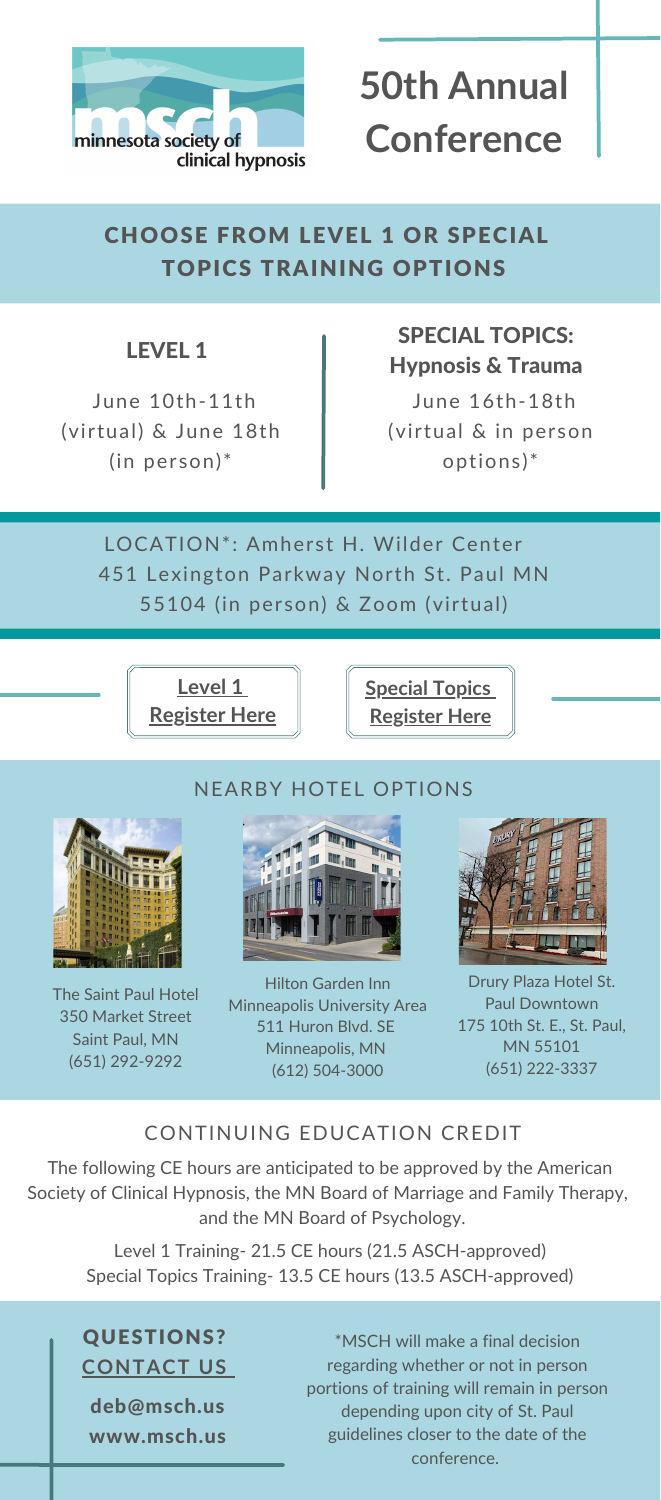The MSCH Level 1 training is a standardized training prescribed by the American Society of Clinical Hypnosis (ASCH). It is the first of a series of training workshops that comprise ASCH certification in clinical hypnosis. The MSCH Level 1 training is taught by faculty from various health care disciplines who will demonstrate and teach participants the concepts, principles, and processes of hypnosis. The training includes didactic presentations, demonstrations, experiential exercises, and faculty-led small group practice.

At the successful completion of the Level 1 training, participants will have been taught the knowledge and skills necessary to begin to integrate clinical hypnosis into their clinical practice. They will also be eligible for ASCH membership as well as participation in Intermediate and Advanced ASCH or ASCH-approved workshops.

# **Level 1 Training**

Saturday, June 18 In Person at Wilder Center St. Paul, MN

| $7:30 - 8:00$              | <b>Breakfast and Social Time</b> |  |
|----------------------------|----------------------------------|--|
| $8:00 - 8:15$              | Announcements/Raffle             |  |
| $8:15 - 8:30$              | Demonstration of Group #2        |  |
| $8:30 - 10:00$             | <b>Small Group Practice of</b>   |  |
| Hypnotic Process #2        |                                  |  |
| $10:00 - 10:15$            | <b>Break</b>                     |  |
| $10:15 - 11:00$            | Ego Strengthening                |  |
| $11:00 - 11:45$            | Tailoring Hypnosis for Your      |  |
| Client/Patient             |                                  |  |
| 11:45 - 12:00              | Demonstration of Group #3        |  |
| $12:00 - 1:00$             | Lunch Break (Awards at 12:45)    |  |
|                            |                                  |  |
| $1:00 - 3:00$              | <b>Small Group Practice of</b>   |  |
| Hypnotic Process #3        |                                  |  |
| $3:00 - 3:15$              | <b>Break</b>                     |  |
| $3:15 - 3:30$              | Demonstration of Group #4        |  |
| $2:45 - 3:00$              | <b>Break</b>                     |  |
| $3:30 - 5:30$              | <b>Small Group Practice of</b>   |  |
| <b>Hypnotic Process #4</b> |                                  |  |
| $5:30 - 6:00$              | Closing Review, Raffle and       |  |
| <b>Discussion</b>          |                                  |  |

### Saturday, June 11th, 2022 Online on Zoom

| $8:00 - 8:15$                             | <b>Welcome, Questions</b>              |  |
|-------------------------------------------|----------------------------------------|--|
| $8:15 - 8:45$                             | Introduction to Small Group            |  |
| Practice                                  |                                        |  |
| $8:45 - 9:00$                             | Demonstration of Group #1              |  |
| $9:00 - 10:30$                            | <b>Small Group Practice of</b>         |  |
| Hypnotic Process #1                       |                                        |  |
| 10:30-10:45                               | <b>Break</b>                           |  |
|                                           | 10:45-11:30 Patient/Client Assessment, |  |
| Presenting Hypnosis to the Patient/Client |                                        |  |
| $11:30 - 12:15$                           | Neurophysiology of Hypnosis            |  |
| $12:15 - 1:15$                            | Lunch Break                            |  |
| $1:15 - 2:15$                             | Intensification of Hypnotic            |  |
| Experience                                |                                        |  |
| $2:15 - 3:15$                             | Treatment Planning, Strategy           |  |
| and Technique Selection in Hypnotherapy   |                                        |  |
| $3:15 - 3:30$                             | <b>Break</b>                           |  |
|                                           |                                        |  |

### EDUCATIONAL OBJECTIVES

Upon completion of this workshop, learners should be better able to:

- Identify and demonstrate at least three ways to facilitate hypnotic trance and to appropriately re-orient a patient from trance state.
- Demonstrate at least three strategies for facilitating intensification of trance.
- Describe at least four clinical conditions in which hypnotic strategies might be successfully utilized.

### AGENDA

\*all times in Central Standard Time

### Friday, June 10th Online on Zoom

8:30- 9:00 Welcome, Faculty and Student Introductions and Instruction 9:00- 9:30 Introduction to Clinical Hypnosis 9:30- 10:15 Hypnotic Principles and Stages I: Rapport & Attunement 10:15- 10:30 Break 10:30- 11:15 Hypnotic Principles and Stages II: Trance Elicitation, and Re-orienting 11:15- 11:45 Group Hypnotic [Experience](https://docs.google.com/document/d/1nOTMx2omh2maITlxo3cdadXKu-n6mwxWkPe2b1RhXLM/edit?usp=sharing) with Debriefing 11:45- 12:45 Lunch Break 12:45- 1:30 Anatomy of a Hypnotic [Experience](https://docs.google.com/document/d/1WgUFteiwBRynh40kXD9sWRSjW1L5yKXjY7KPIbTp8Z0/edit?usp=sharing) 1:30- 2:15 Hypnotic [Phenomena](https://docs.google.com/document/d/1yF61GI_g_RdvQKRZQDTXQ1OSeFxAdDhaRxhiNahahUg/edit?usp=sharing) 2:15- 3:00 Fundamentals of Hypnotic [Communication](https://docs.google.com/document/d/1I4u-6N7VfrL635uS7ku7Ecjm79Fa-OBNd_Y802D4Q64/edit?usp=sharing) and Formulation of Suggestions 3:00- 3:15 Break 3:15- 3:45 Ethical Principles and [Professional](https://docs.google.com/document/d/1rhH9Z3wyIPTzXeR7PwbyAATJSRsobxyo6o5Lk2kEoAs/edit?usp=sharing) Conduct 3:45- 4:30 [Self-Hypnosis:](https://docs.google.com/document/d/1gJQ49hWLK2GqYfLI1HhcKvIoedItx9tDdccCbD1XLgU/edit?usp=sharing) How and What to Teach Patients 4:30- 5:00 Questions and Closing Remarks

> This workshop anticipates approval for 21.5 hours of continuing education by the following boards:

American Society of Clinical Hypnosis MN Board of Marriage and Family Therapy MN Board of Psychology

### Saturday, June 11th, 2022 Online on Zoom

3:30- 4:15 Hypnosis with Children 4:15- 5:00 Integrating Hypnosis into Clinical Practice: Improving Health & Resilience 5:00- 5:15 ASCH Membership and Certification 5:15- 5:30 Closing, Raffle and Questions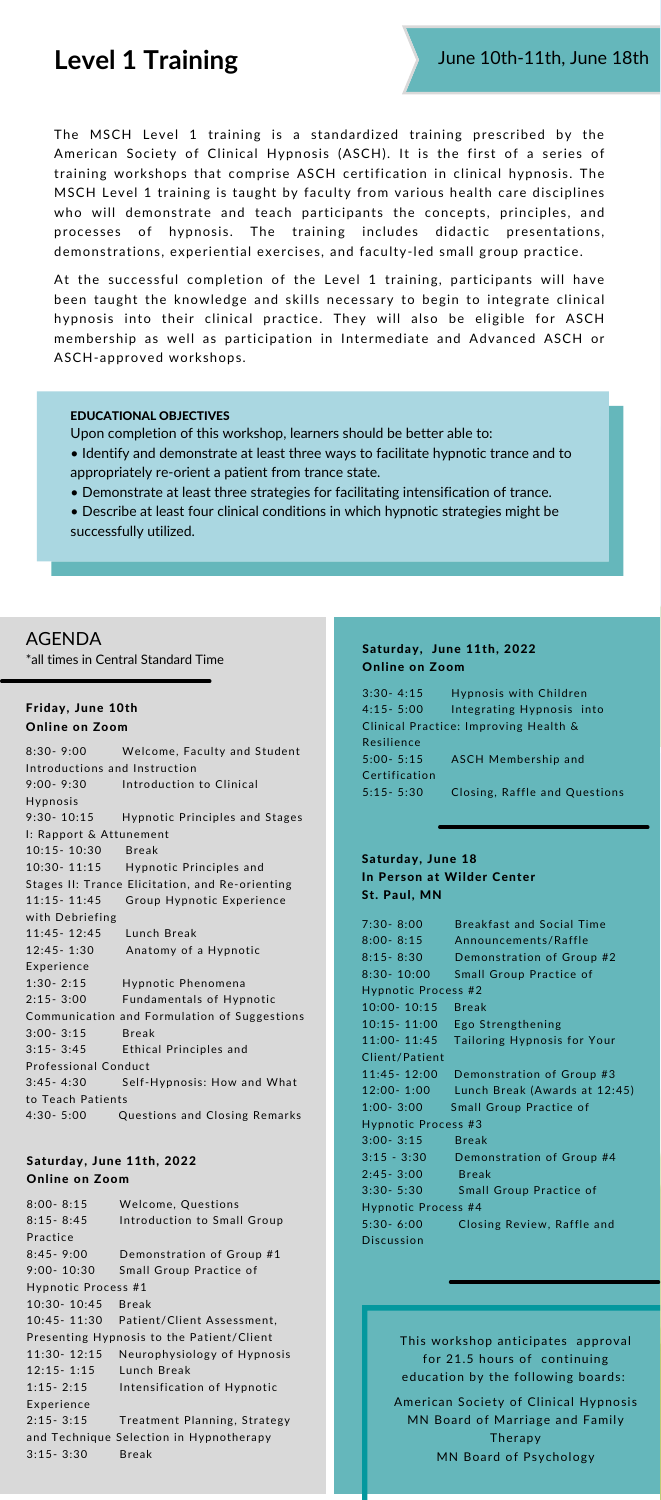### Thursday, June 16, 2022 - 6:00PM-9:00PM

Online on Zoom

| 6:00 | Sign on                         |
|------|---------------------------------|
| 6:15 | Welcome                         |
|      | 6:30-9:00 Lecture/Demonstration |

### Friday, June 17, 2022 - 7:30AM-5:30PM

Online or In Person

| $7:30 - 8:15$   | <b>Breakfast/Social Time</b>    |
|-----------------|---------------------------------|
| $7:40 - 8:10$   | <b>MSCH Annual Board</b>        |
| Meeting         |                                 |
| $8:10 - 8:15$   | Announcements                   |
| $8:15 - 9:45$   | CAPS (Topics TBD <sup>*</sup> ) |
| $9:45 - 10:00$  | <b>Break</b>                    |
| $10:00 - 12:00$ | Lecture/Demonstration           |
| $12:00 - 1:00$  | Lunch Break                     |
| $1:00 - 2:45$   | Lecture/Demonstration           |
| $2:45 - 3:00$   | Break                           |
| $3:00 - 4:30$   | Lecture/Demonstration           |
| $4:30 - 5:30$   | Reception                       |

A 3-DAY COURSE FOR LICENSED HEALTH AND MENTAL HEALTH PROFESSIONALS TO STRENGTHEN AND EXPAND THEIR SKILLS IN THE USE OF HYPNOTIC LANGUAGE, PRINCIPLES AND TECHNIQUES TO INCREASE THE EFFICACY OF THEIR TRAUMA WORK. PREVIOUS HYPNOSIS TRAINING IS REQUIRED.

AUDIENCE: HEALTH PROFESSIONALS WHO HAVE HAD PREVIOUS FORMAL TRAINING IN CLINICAL HYPNOSIS. PARTICIPANTS SHOULD HAVE PREVIOUS EXPERIENCE IN PERFORMING HYPNOTIC INDUCTIONS AND FACILITATING HYPNOTIC PHENOMENA.

# **Special Topics in Hypnosis: Hypnosis and Trauma**

- Describe specific effects of early attachment trauma on the relationship to self
- List symptoms caused by trauma-related dissociative splitting
- Identify effects of autonomic dysregulation on the ability to focus and calm
- Identify signs indicative of disowned dissociated ego states
- Describe manifestations of internal conflicts between parts
- Identify mindfulness-based techniques that increase awareness across different ego states
- Articulate advantages to using parts language with fragmented clients
- Describe "blending" as a hypnotic state
- Identify interventions for facilitating dual awareness
- Describe somatic interventions that increase hypnotic connection to young ego states
- Articulate uses of hypnotic suggestion that evoke increased compassion for young ego states
- Identify interventions that foster 'earned secure attachment' as the outcome of attachment bonding between clients and wounded ego states

### EDUCATIONAL OBJECTIVES

Upon completion of this educational activity, learners should be better able to:

### Agenda

\*all times in Central Standard Time

TOTAL CEU: 13.5 HR

Janina Fisher, PhD is a licensed Clinical Psychologist and Instructor at the Trauma Center, an outpatient clinic and research center founded by Bessel van der Kolk. Known for her expertise as both a therapist and consultant, she is also past president of the New England Society for the Treatment of Trauma and Dissociation, an EMDR International Association Credit Provider, a faculty member of the Sensorimotor Psychotherapy Institute, and a former Instructor, Harvard Medical School. Dr. Fisher has been an invited speaker at the Cape Cod Institute, Harvard Medical School Conference Series, the EMDR International Association Annual Conference, University of Wisconsin, University of Westminster in London, the Psychotraumatology Institute of Europe, and the Esalen Institute. Dr. Fisher lectures and teaches nationally and internationally on topics related to the integration of research and treatment and how to introduce these newer trauma treatment paradigms in traditional therapeutic approaches.

### FEATURING JANINA FISHER, PHD



### Saturday, June 18, 2022 - 7:30AM-4:45PM

Online or In Person

| $7:30 - 8:00$  | <b>Breakfast/Social Time</b>    |
|----------------|---------------------------------|
| $8:00 - 8:15$  | Announcements/Raffle            |
| $8:15 - 9:45$  | CAPS (Topics TBD <sup>*</sup> ) |
| $9:45 - 10:00$ | <b>Break</b>                    |
| 10:00-12:00    | Lecture/Demonstration           |
| $12:00 - 1:00$ | Lunch Break                     |
| $1:00 - 2:45$  | Lecture/Demonstration           |
| $2:45 - 3:00$  | <b>Break</b>                    |
| $3:00 - 4:30$  | Lecture/Demonstration           |
| $4:30 - 4:45$  | Wrap-up; Raffle                 |

This workshop anticipates approval for 13.5 hours (13.5 ASCH-approved) of continuing education by the following boards:

American Society of Clinical Hypnosis MN Board of Marriage and Family Therapy MN Board of Psychology